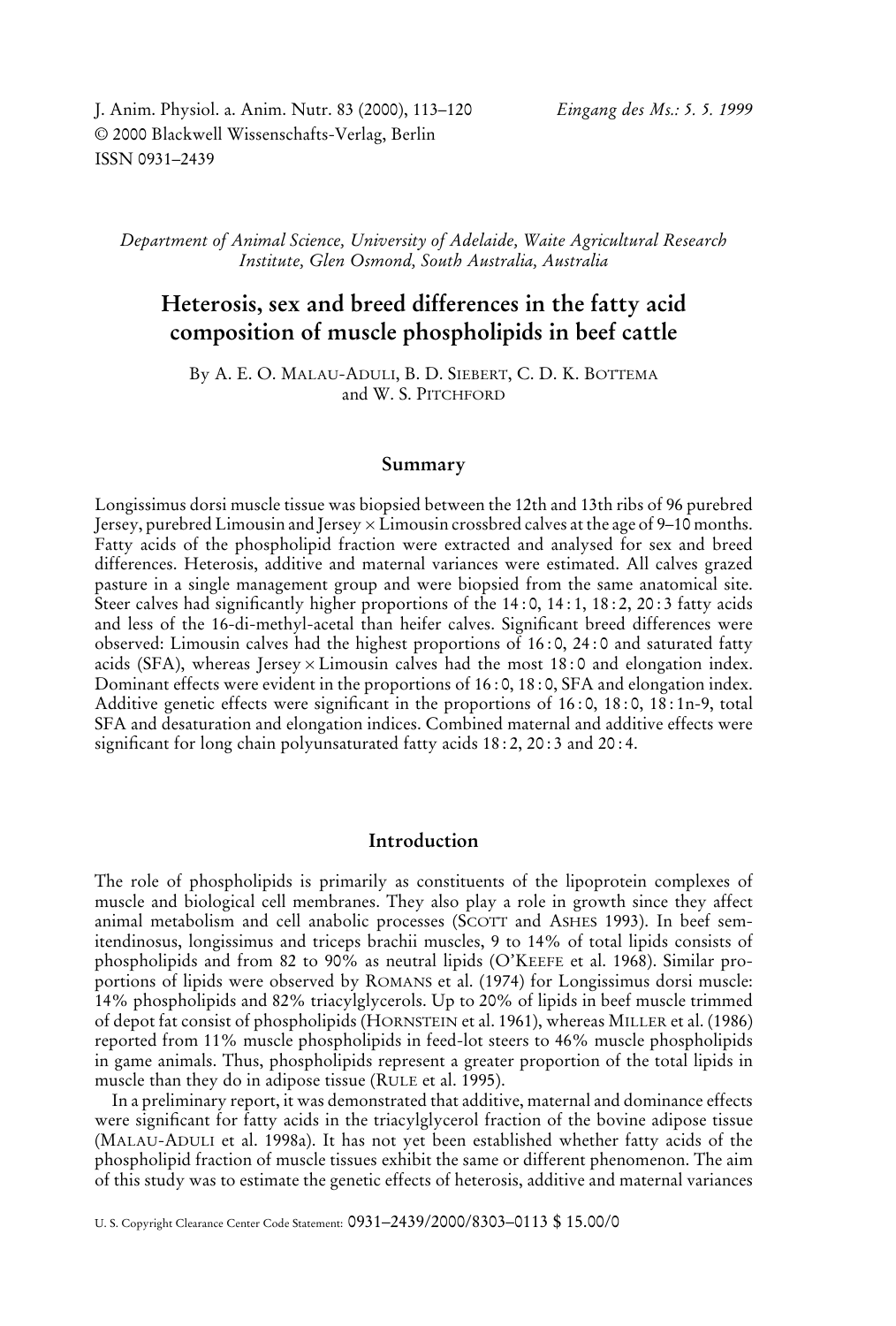as well as investigating sex and breed differences in phospholipid fatty acid composition of L. dorsi muscle from grazing cattle.

## **Materials and methods**

Longissimus dorsi muscle tissue was biopsied from the area between the 12th and 13th ribs in 96 Jersey, Limousin and reciprocal  $F_1$  Jersey  $\times$  Limousin calves at 9–10 months of age. All the calves grazed pasture and were maintained in a single management group as part of the J.S. Davies Bovine Gene Mapping herd, Martindale, South Australia. Phospholipid fatty acids were extracted, methylated and analysed by gas–liquid chromatography as described by MALAU-ADULI et al. (1998b). Fatty acid retention times were compared with known reference standards for identification of individual C14-C24 fatty acids.

The normalized values of fatty acid percentages were statistically analysed using PROC GLM (SAS 1989). The first model included the fixed effects of sex and breed, and their interaction. Least squares means were computed to test for significant differences between sexes and breeds. The second model for the estimation of heterosis included the fixed effects of sire and dam breeds and their interaction. Sire-breed accounted for additive genetic effect whereas dam-breed estimated combined additive and maternal effects. Heterosis, that is nongenetic effect attributed to dominance, was estimated by the interaction between sire and dam breeds. Thus, heterosis for a given fatty acid was computed as the mean deviation between the crossbred and parental breeds. Similarly, additive genetic effect was computed as the mean deviation between Jersey and Limousin sire breeds, whereas the deviation between the dam breeds respectively, was the combined additive and maternal effects.

#### **Results**

Individual fatty acids (C14–C24) from the Longissimus dorsi muscle biopsied from the area between the 12th and 13th ribs were measured in young Jersey, Limousin and  $F_1$ Jersey  $\times$  Limousin calves. The factors fitted in the model and tests of significance used to analyse the fatty acid data are shown in Table 1.

Sex differences were significant in the proportions of the individual fatty acids, myristate  $(14:0)$ , myristoleate  $(14:1)$ , 16-di-methyl-acetal  $(16DMA)$ , linoleate  $(18:2)$  and di-homogamma linolenate  $(20:3)$  (Table 1). Steer calves had higher proportions of 14:0 (3.7 versus 2.6%), 14 : 1 (0.9 versus 0.6%), 18 : 2 (11.2 versus 10.7%), 20 : 3 (0.4 versus 0.1%) and less 16DMA (3.4 versus 4.9%) than heifer calves (Table 2). However, summations of saturated, mono-unsaturated and polyunsaturated fatty acids, desaturation and elongation indices and ratios did not differ between sexes.

Breed differences were significant in the proportions of palmitate (16 : 0), stearate (18 : 0) and lignocerate (24 : 0). Summations of total saturated (SFA) and polyunsaturated (PUFA) fatty acids, ratios of unsaturated to saturated (USR), polyunsaturated to saturated (PSR) and elongation index significantly differed between the breeds (Table 1).

Limousin calves had the highest proportions of  $16:0$  (22.6%),  $24:0$  (1.6%) and SFA (45.8%), whereas Jersey  $\times$  Limousin calves had the highest proportions of 18:0 (12.4%) and elongation index (62.4%) (Table 3). Sex by breed interaction was a significant source of variation in the proportions of the individual fatty acid 20 : 4, total SFA, PSR and elongation index (Table 1). Proportions of 18:0 and elongation index in the crossbreds  $(F_1)$ were higher than the average of Jersey and Limousin purebreds (Table 3). On the other hand, proportions of 16:0 and SFA were below the means of the purebred calves. Table 3 also shows that the USR and PSR ratios were the same in both the  $F_1$  and Jersey calves.

Estimates of genetic effects (Table 4) portray a significant effect of sire breed on 16 : 0, 18 : 0, 18 : 1n-9, SFA and desaturation and elongation indices. This implies a direct additive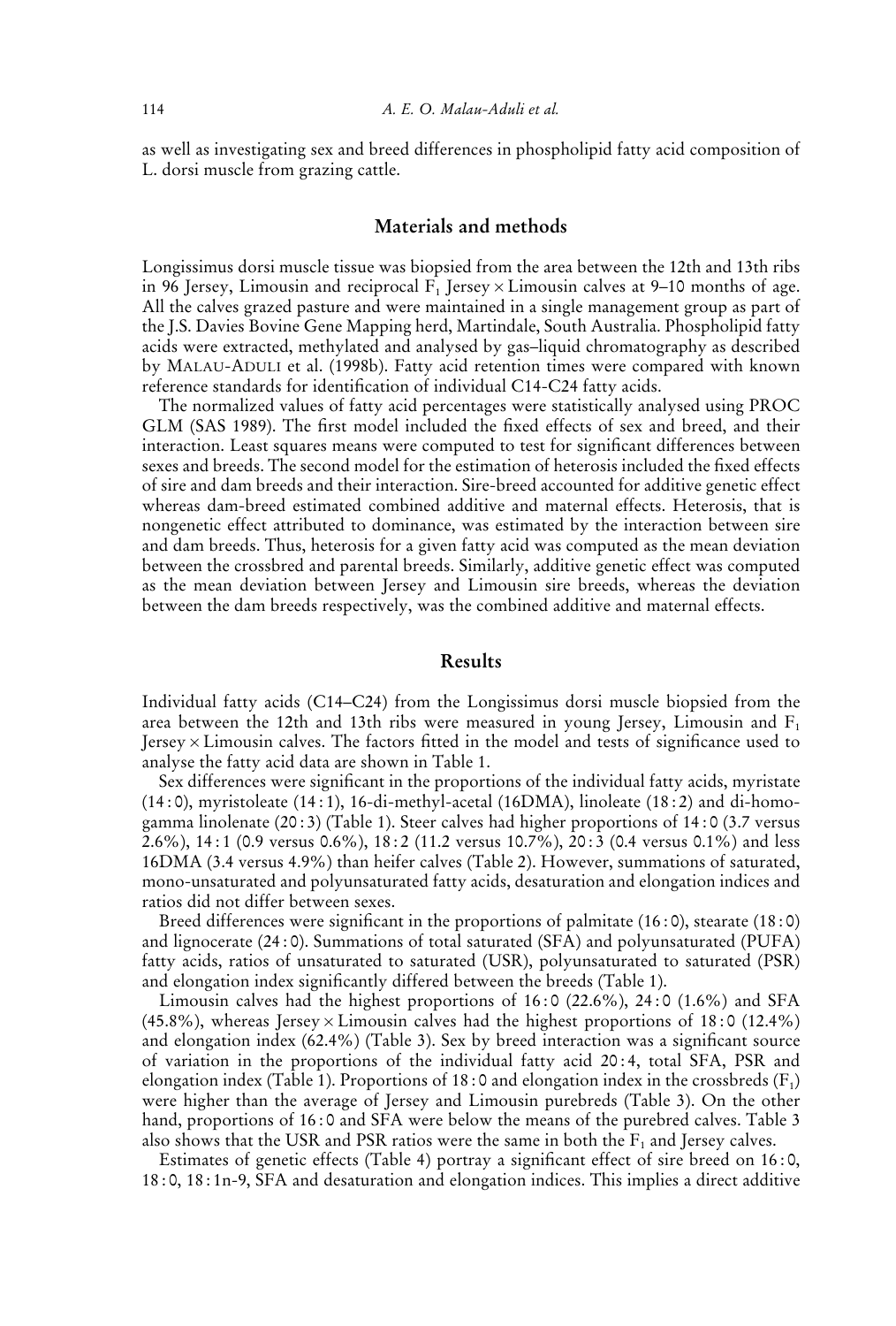| Fatty acids                                                                                                                                                                                                                                                                                                                                                                                                                                                                                                                                                                                                                            | Sex      | Breed    | $Sex \times Breed$ |  |  |
|----------------------------------------------------------------------------------------------------------------------------------------------------------------------------------------------------------------------------------------------------------------------------------------------------------------------------------------------------------------------------------------------------------------------------------------------------------------------------------------------------------------------------------------------------------------------------------------------------------------------------------------|----------|----------|--------------------|--|--|
| 14:0                                                                                                                                                                                                                                                                                                                                                                                                                                                                                                                                                                                                                                   | $0.04*$  | 0.67     | 0.48               |  |  |
| 14:1                                                                                                                                                                                                                                                                                                                                                                                                                                                                                                                                                                                                                                   | $0.04*$  | 0.42     | 0.59               |  |  |
| 16DMA                                                                                                                                                                                                                                                                                                                                                                                                                                                                                                                                                                                                                                  | $0.01*$  | 0.49     | 0.28               |  |  |
| 16:0                                                                                                                                                                                                                                                                                                                                                                                                                                                                                                                                                                                                                                   | 0.83     | $0.01**$ | 0.09               |  |  |
| 16:1                                                                                                                                                                                                                                                                                                                                                                                                                                                                                                                                                                                                                                   | 0.08     | 0.21     | 0.19               |  |  |
| 17:0                                                                                                                                                                                                                                                                                                                                                                                                                                                                                                                                                                                                                                   | 0.57     | 0.15     | 0.63               |  |  |
| 17:1                                                                                                                                                                                                                                                                                                                                                                                                                                                                                                                                                                                                                                   | 0.52     | 0.95     | 0.70               |  |  |
| 18DMA                                                                                                                                                                                                                                                                                                                                                                                                                                                                                                                                                                                                                                  | 0.35     | 0.72     | 0.71               |  |  |
| 18:0                                                                                                                                                                                                                                                                                                                                                                                                                                                                                                                                                                                                                                   | 0.56     | $0.02*$  | 0.72               |  |  |
| $18:1n-9$                                                                                                                                                                                                                                                                                                                                                                                                                                                                                                                                                                                                                              | 0.08     | 0.38     | 0.64               |  |  |
| $18:1n-7$                                                                                                                                                                                                                                                                                                                                                                                                                                                                                                                                                                                                                              | 0.91     | 0.52     | 0.78               |  |  |
| 18:2                                                                                                                                                                                                                                                                                                                                                                                                                                                                                                                                                                                                                                   | $0.05*$  | 0.27     | 0.09               |  |  |
| $18:3n-3$                                                                                                                                                                                                                                                                                                                                                                                                                                                                                                                                                                                                                              | 0.41     | 0.18     | 0.56               |  |  |
| $18:3n-6$                                                                                                                                                                                                                                                                                                                                                                                                                                                                                                                                                                                                                              | 0.17     | 0.48     | 0.44               |  |  |
| 20:1                                                                                                                                                                                                                                                                                                                                                                                                                                                                                                                                                                                                                                   | 0.42     | 0.62     | 0.76               |  |  |
| 20:2                                                                                                                                                                                                                                                                                                                                                                                                                                                                                                                                                                                                                                   | 0.13     | 0.37     | 0.52               |  |  |
| 20:3                                                                                                                                                                                                                                                                                                                                                                                                                                                                                                                                                                                                                                   | $0.01**$ | 0.21     | 0.13               |  |  |
| 20:4                                                                                                                                                                                                                                                                                                                                                                                                                                                                                                                                                                                                                                   | 0.65     | 0.08     | $0.04*$            |  |  |
| 20:5                                                                                                                                                                                                                                                                                                                                                                                                                                                                                                                                                                                                                                   | 0.29     | 0.77     | 0.50               |  |  |
| 22:0                                                                                                                                                                                                                                                                                                                                                                                                                                                                                                                                                                                                                                   | 0.84     | 0.19     | 0.84               |  |  |
| 22:1                                                                                                                                                                                                                                                                                                                                                                                                                                                                                                                                                                                                                                   | 0.14     | 0.80     | 0.33               |  |  |
| 22:5                                                                                                                                                                                                                                                                                                                                                                                                                                                                                                                                                                                                                                   | 0.70     | 0.42     | 0.31               |  |  |
| 24:0                                                                                                                                                                                                                                                                                                                                                                                                                                                                                                                                                                                                                                   | 0.18     | $0.05*$  | 0.74               |  |  |
| 22:6                                                                                                                                                                                                                                                                                                                                                                                                                                                                                                                                                                                                                                   | 0.69     | 0.73     | 0.85               |  |  |
| 24:1                                                                                                                                                                                                                                                                                                                                                                                                                                                                                                                                                                                                                                   | 0.10     | 0.62     | 0.38               |  |  |
| <b>SFA</b>                                                                                                                                                                                                                                                                                                                                                                                                                                                                                                                                                                                                                             | 0.44     | $0.01**$ | $0.05*$            |  |  |
| <b>MUFA</b>                                                                                                                                                                                                                                                                                                                                                                                                                                                                                                                                                                                                                            | 0.93     | 0.54     | 0.41               |  |  |
| <b>PUFA</b>                                                                                                                                                                                                                                                                                                                                                                                                                                                                                                                                                                                                                            | 0.09     | 0.41     | 0.15               |  |  |
| <b>USR</b>                                                                                                                                                                                                                                                                                                                                                                                                                                                                                                                                                                                                                             | 0.15     | $0.04*$  | 0.09               |  |  |
| <b>PSR</b>                                                                                                                                                                                                                                                                                                                                                                                                                                                                                                                                                                                                                             | 0.09     | $0.05*$  | $0.05*$            |  |  |
| Desat. (C16)                                                                                                                                                                                                                                                                                                                                                                                                                                                                                                                                                                                                                           | 0.09     | 0.81     | 0.71               |  |  |
| Desat. $(C18)$                                                                                                                                                                                                                                                                                                                                                                                                                                                                                                                                                                                                                         | 0.37     | 0.06     | 0.53               |  |  |
| Elongation index                                                                                                                                                                                                                                                                                                                                                                                                                                                                                                                                                                                                                       | 0.32     | $0.01**$ | $0.04*$            |  |  |
| Values in table are F-probabilities<br>*p < 0.05; **p < 0.01<br>DMA, di-methyl acetyls; SFA, saturated fatty acids; MUFA, mono-unsaturated fatty acids; PUFA,<br>polyunsaturated fatty acids; USR, unsaturated to saturated fatty acid ratio; PSR, polyunsaturated<br>to saturated fatty acid ratio<br>Desat. (C16) = index of desaturation in C16 fatty acids = $100[(16:1)/(16:0+16:1)]$<br>Desat. (C18) = index of desaturation in C18 fatty acids = $100[(18:1n-9)/(18:0+18:1n-9)]$<br>Elongation index=index of elongation in the chain lengthening of C16 to C18 fatty acids =<br>$100[(18:0+18:1n-9)/(16:0+16:1+18:0+18:1n-9)]$ |          |          |                    |  |  |

*Table 1.* **Tests of significance for factors fitted in the model**

genetic variance effect. Dam breed was significant for 18:2, 20:3, 20:4, 24:0, SFA and elongation index (Table 4), an indication of combined maternal and additive genetic variance. Significant effect of heterosis was observed in the proportions of 16:0, 18:0, SFA and elongation index.

# **Discussion**

Jersey and Limousin cattle represent the two extremes in intramuscular fat deposition (CUNDIFF et al. 1988) and fatty acid composition (MALAU-ADULI et al. 1997a, MALAU-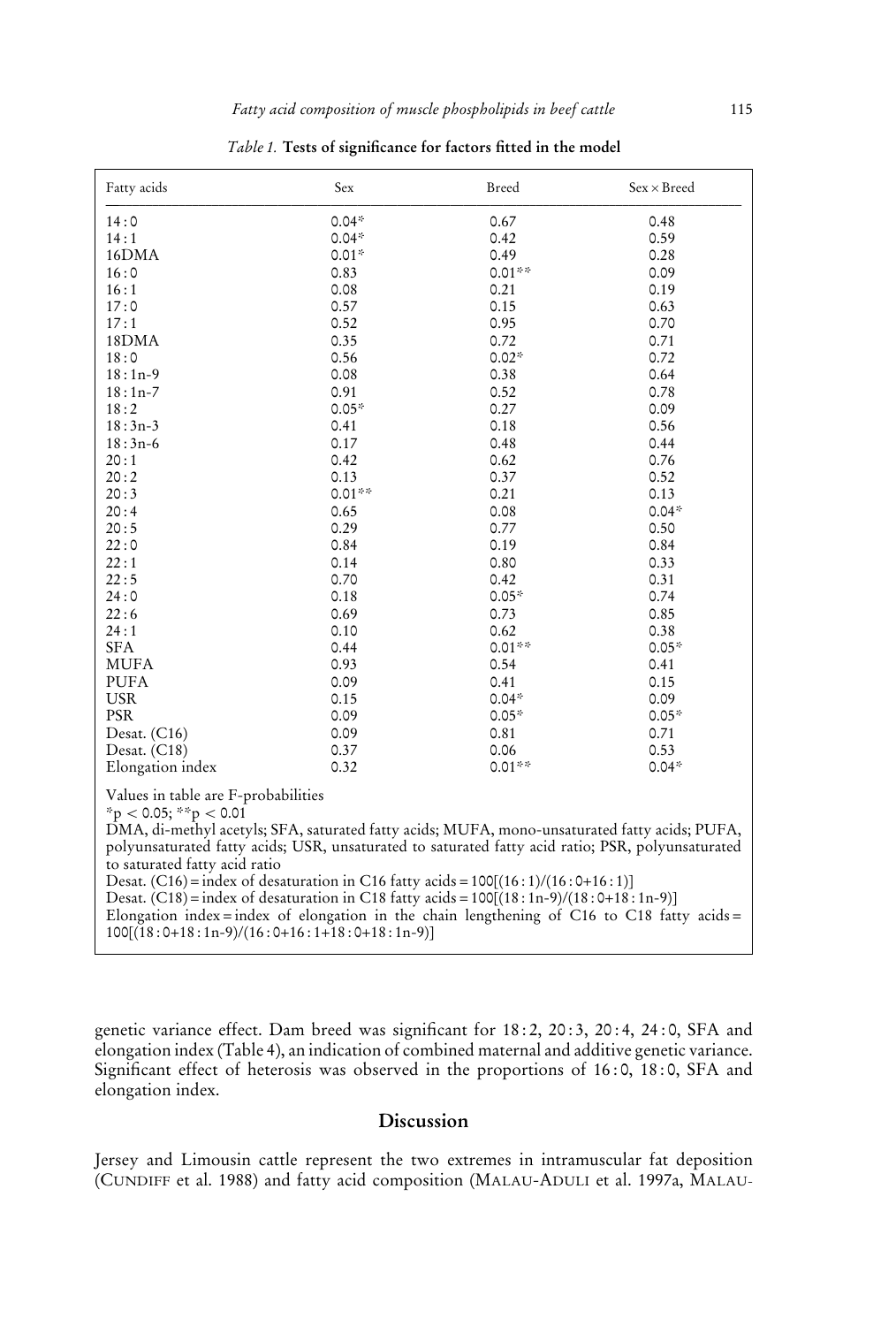| Fatty acids                                                                                           | Heifer calves<br>$(n=38)$ | Steer calves<br>$(n = 58)$ | Significance |  |  |
|-------------------------------------------------------------------------------------------------------|---------------------------|----------------------------|--------------|--|--|
| 14:0                                                                                                  | $2.6 + 0.5$               | $3.7 + 0.4$                | ÷            |  |  |
| 14:1                                                                                                  | $0.6 + 0.2$               | $0.9 + 0.2$                | ÷            |  |  |
| 16DMA                                                                                                 | $4.9 + 0.5$               | $3.4 + 0.5$                | 冷冷           |  |  |
| 18:2                                                                                                  | $10.7 \pm 0.4$            | $11.2 + 0.3$               | ÷            |  |  |
| 20:3                                                                                                  | $0.1 + 0.1$               | $0.4 + 0.1$                | $26 - 26$    |  |  |
| <sup>2</sup> Only fatty acids that significantly differed presented<br>$*_{\rm p}$ < 0.05; **p < 0.01 |                           |                            |              |  |  |

*Table 2.* Sex differences in phospholipid fatty acids (LSM  $\pm$  SE) in young calves (percentage total **fatty acids)**<sup>Z</sup>

*Table 3.* **Breed differences in phospholipid fatty acids (LSM**2**SE) in young calves (percentage total fatty acids)**<sup>A</sup>

| Fatty acid                                                                 | Jersey                    | Limousin               | $F_1 \times L$        |  |  |
|----------------------------------------------------------------------------|---------------------------|------------------------|-----------------------|--|--|
|                                                                            | $(n = 18)$                | $(n = 26)$             | $(n = 52)$            |  |  |
| 16:0                                                                       | $20.2 \pm 1.1^{ab}$       | $22.6 \pm 1.0^a$       | $18.9 + 0.6^{\circ}$  |  |  |
| 18:0                                                                       | $11.2 + 0.4^{\circ}$      | $11.9 \pm 0.4^{ab}$    | $12.4 + 0.2^b$        |  |  |
| 24:0                                                                       | $0.5 + 0.3^{\circ}$       | $1.6 + 0.3^b$          | $1.2 \pm 0.2^{\rm b}$ |  |  |
| <b>SFA</b>                                                                 | $41.8 + 1.3^a$            | $45.8 \pm 1.3^{\rm b}$ | $42.1 + 0.8^{\circ}$  |  |  |
| <b>USR</b>                                                                 | $1.4 + 0.07$ <sup>a</sup> | $1.3 + 0.07^{\rm b}$   | $1.4 + 0.05^{\circ}$  |  |  |
| <b>PSR</b>                                                                 | $0.7 + 0.05^{\circ}$      | $0.6 \pm 0.05^{\rm b}$ | $0.7 + 0.03^{\circ}$  |  |  |
| Elongation index                                                           | $61.2 + 1.2^{\circ}$      | $57.7 + 1.2^b$         | $62.4 + 0.7^{\circ}$  |  |  |
| ARow means with different superscripts significantly differ ( $p < 0.05$ ) |                           |                        |                       |  |  |

ADULI et al. 1998b). The mating of these two breeds to produce reciprocal  $F_1$  calves presents an ideal model for studying the mode of inheritance of fatty acids. In order to eliminate age variation, purebred Jersey and Limousin calves of the same age (9–10 months), within the same herd as the  $F_1$ s were produced for making comparisons.

# **Sex differences**

There were significant differences between the sexes. Steer calves had higher proportions of 14 : 0, 14 : 1, 18 : 2, 20 : 3 and less 16 DMA than heifer calves (Table 2). Fatty acids can be elongated by a mitochondrial system which uses acetyl-coA as the unit for two-carbon addition and NADPH for reduction. In general, the mitochondrial system elongates fatty acids in the range C10 to C14, whereas the microsomal system uses C16 and longer fatty acids (GUNSTONE et al. 1986). Thus, 14 : 0 (myristate) and 14 : 1 (myristoleate) are both synthesized *de novo* by enzymatic processes of chain elongation and desaturation, respectively, in the liver of mammals (FISCHER 1989). Polyunsaturated fatty acids (18 : 2 and 20 : 3) are not synthesized *de novo*. As pointed out in previous studies (SCOTT and ASHES 1993; VAN OECKEL et al. 1996; ALASNIER and GANDEMER 1998), 18 : 2 is an essential fatty acid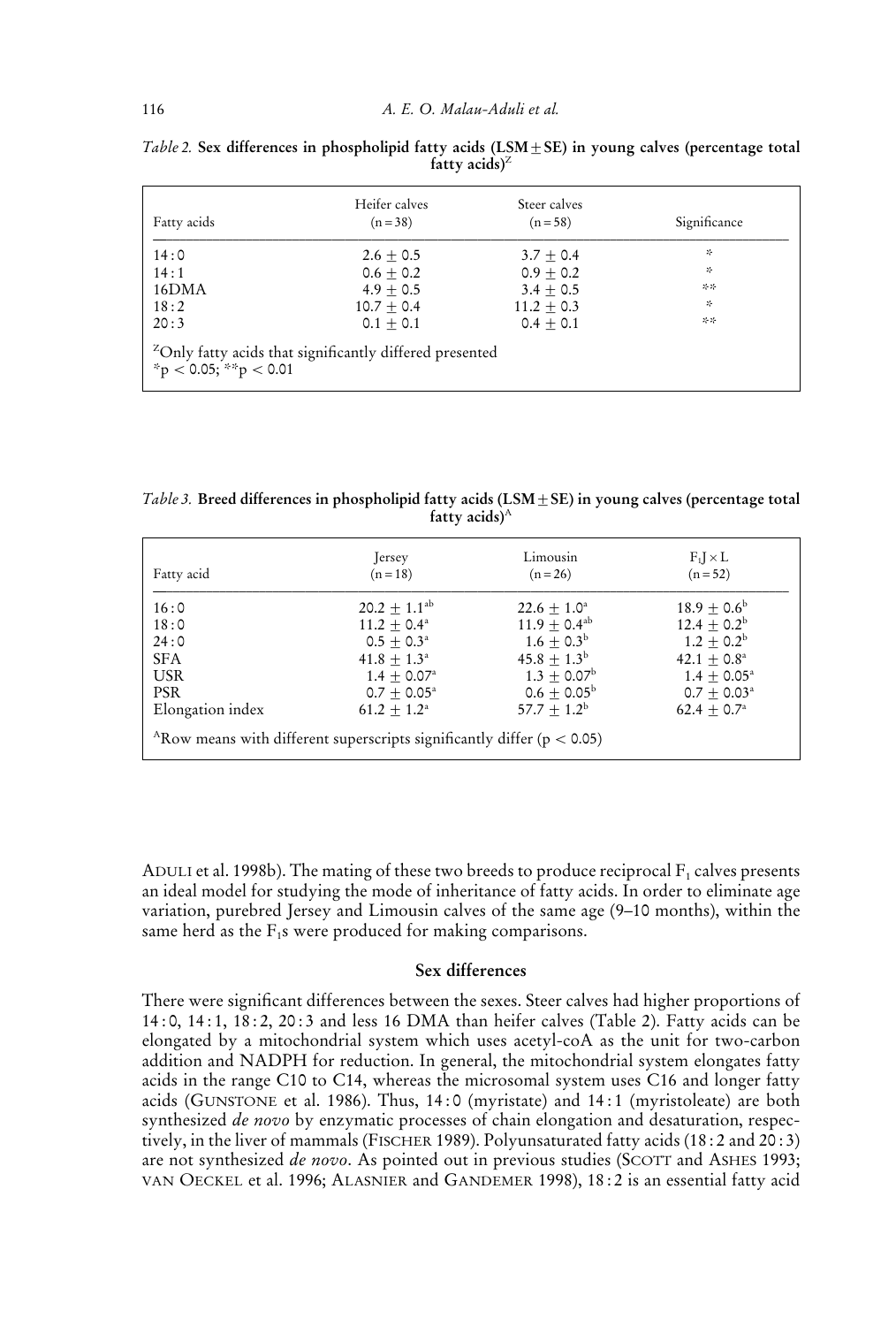that has a dietary origin and is a metabolite for another long-chain PUFA – arachidonate (20 : 4). Di-homo-gamma linolenate (20 : 3) is also a precursor for the synthesis of 20 : 4 and this conversion is brought about by the  $\Delta^5$ -desaturase enzyme (SIMOPOULOUS 1994).

The results suggest that the differences between steer and heifer calves in 14 : 0 and 14 : 1 are linked to enzymatic processes in which hormonal influences are evident. The fact that heifer calves are expected to contain the sex-limited hormone oestrogen, and steer calves testosterone, presents a major source of hormonal variation between the sexes. However, the differences in 18 : 2 and 20 : 3 between steers and heifers are more likely to be associated with variation in dietary consumption, absorption and utilization of feeds. Furthermore, steer calves could have a higher activity of  $\Delta^5$ -desaturase enzyme than heifer calves, or its activity in the muscle tissue continues for longer periods in steers than heifers.

The sex differences observed in this study are consistent with other reports in the literature (WALDMAN et al. 1968; TERREL et al. 1969; MARCHELLO et al. 1970), but in contrast to those that found the percentages of 14 : 0, 14 : 1, 16 : 1 and 20 : 5 of intramuscular phospholipids to be higher in heifers than steers (HORNSTEIN et al. 1961; LARICK et al. 1989; ZEMBAYASHI et al. 1995). Reports of sex differences in fatty acid composition in the literature are not consistent, largely due to the confounding effects of age, dietary regime (HUERTA-LEIN-DENZ et al. 1996) and anatomical site of sampling (WESTERLING and HEDRICK, 1979). However, the results in this section are consistent with those of yearling steers and heifers (MALAU-ADULI et al. 1998b).

#### **Breed differences**

Even at a young age of 9–10 months, significant differences in the fatty acid composition of muscle phospholipids were detected between Jersey, Limousin and reciprocal  $F_1$  Jer- $\text{sey} \times \text{Limousin}$  calves (Table 1). Limousin calves contained the highest proportions of individual SFA 16 : 0, 24 : 0 and total SFA (Table 3). This observation agrees with previous results in the triacylglycerol (MALAU-ADULI et al. 1995, 1996, 1997a; SIEBERT et al. 1998) and phospholipid (MALAU-ADULI et al. 1997b, 1998b; DELAND et al. 1998) fractions which showed that Limousin cattle contain more SFA than Jersey cattle of the same age within the same herd.

There is evidence to suggest that different breeds of cattle begin to deposit intramuscular fat at different rates due to variation in maturity patterns. For instance, CRAMER et al. (1973) collected muscle biopsy samples from the biceps femoris muscles of Hereford, Angus and Holstein steers and heifers every 56 days from 28 days of age to slaughter (24 months). Fat content of biopsy samples was determined and results plotted as a function of growth. Herefords and Holsteins begin to deposit intramuscular fat at an accelerated rate at 15 months, whereas Angus increased the rate of deposition at about 9 months. In this study, Jersey breeds are early-maturing whereas Limousins are late-maturing. Jerseys deposit intramuscular fat earlier than Limousins (CUNDIFF et al. 1988), hence a dilution of their saturated fatty acids by unsaturates would occur earlier than in Limousins. Thus, at the same age, Jerseys would still have less saturates than Limousins. The differences observed in 20 : 4, SFA, PSR and elongation index between the breeds was not consistent in steers and heifers since the interaction between sex and breed was significant (Table 1).

Crossbreeding Jersey and Limousin breeds resulted in an elevation of the proportions of 18:0 and elongation index in the phospholipid fraction of  $F_1$  crossbred animals (Table 3). Furthermore, there was a decrease in the proportions of 16:0 and total SFA in the  $F_1$ animals, consistent with previous observations in the adipose tissue (MALAU-ADULI et al. 1998a). Given that elongation index also increased in the  $F_1$  animals, it is expected that there would be an increase in the chain lengthening of fatty acids to the long-chain PUFAs that characterize the phospholipids of cell membranes.

#### **Heterosis**

Crossbred animals had higher means than the average of purebreds in the proportions of 18 : 0 and the elongation index (Table 3). Heterosis is expressed as the difference between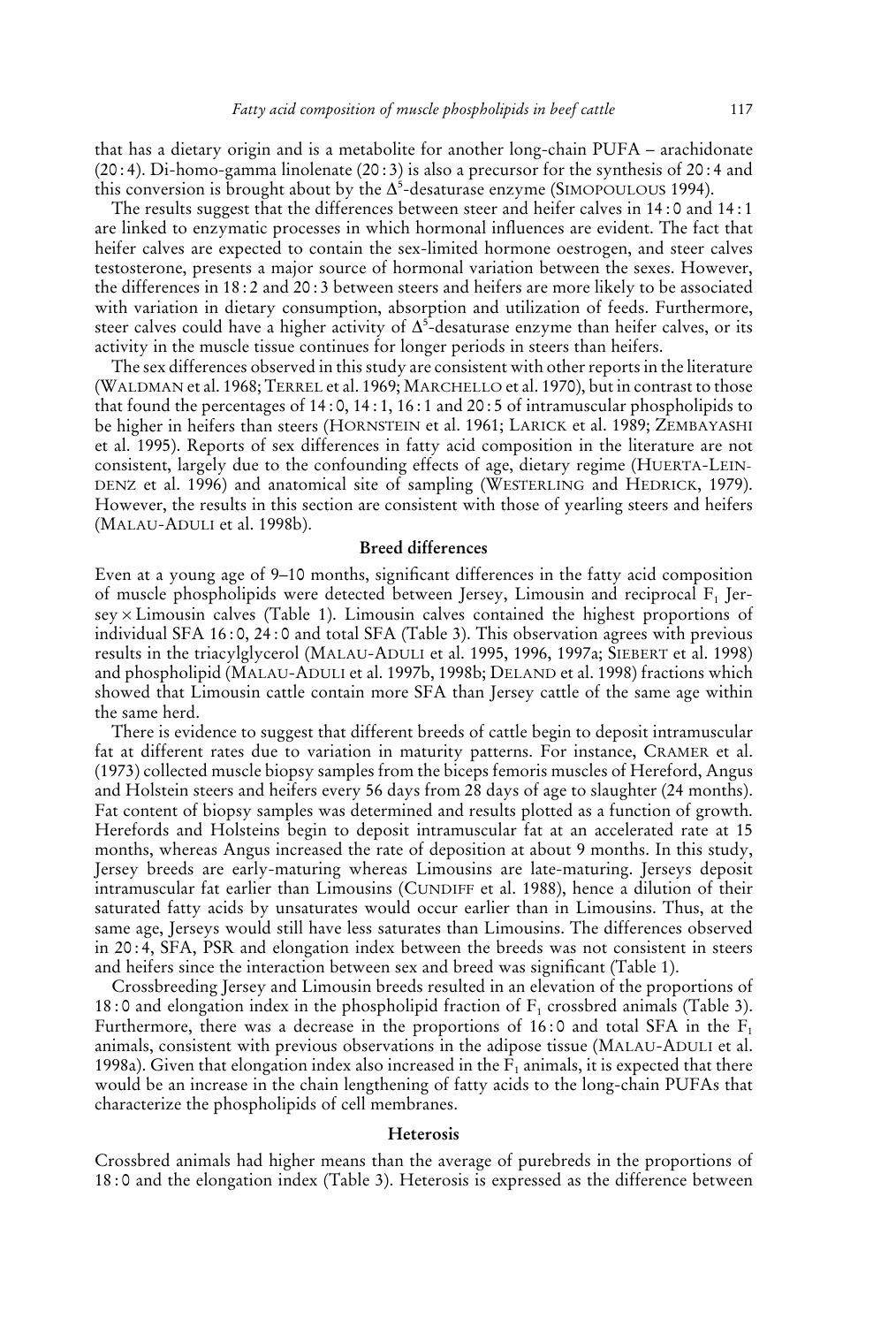| Fatty acid                                                                                                                                                                                                                                                             | Sire breed <sup>A</sup><br>(Additive) | Dam breed <sup>B</sup><br>(Maternal+additive) | Heterosis <sup>C</sup><br>(Dominance) |  |  |  |
|------------------------------------------------------------------------------------------------------------------------------------------------------------------------------------------------------------------------------------------------------------------------|---------------------------------------|-----------------------------------------------|---------------------------------------|--|--|--|
| 16:0                                                                                                                                                                                                                                                                   | $-2.6*$                               | $-0.8$                                        | $-3.4***$                             |  |  |  |
| 18:0                                                                                                                                                                                                                                                                   | $-0.6*$                               | $-0.1$                                        | $0.8*$                                |  |  |  |
| $18:1n-9$                                                                                                                                                                                                                                                              | $1.7*$                                | 0.1                                           | $-0.2$                                |  |  |  |
| 18:2                                                                                                                                                                                                                                                                   | $-0.5$                                | $0.9*$                                        | 0.3                                   |  |  |  |
| 20:3                                                                                                                                                                                                                                                                   | 0.1                                   | $-0.4***$                                     | 0.1                                   |  |  |  |
| 20:4                                                                                                                                                                                                                                                                   | 0.1                                   | $0.9**$                                       | 0.3                                   |  |  |  |
| 24:0                                                                                                                                                                                                                                                                   | $-0.5$                                | $-0.7*$                                       | 0.2                                   |  |  |  |
| <b>SFA</b>                                                                                                                                                                                                                                                             | $-3.7**$                              | $-1.7*$                                       | $-2.7*$                               |  |  |  |
| Desat. $(C18)$                                                                                                                                                                                                                                                         | $2.7**$                               | $-0.1$                                        | $-1.7$                                |  |  |  |
| Elongation index                                                                                                                                                                                                                                                       | $3.9**$                               | $1.1*$                                        | $4.3**$                               |  |  |  |
| <sup>2</sup> Only traits that significantly differed presented<br>$^{A}$ ((Jersey sire – Limousin sire)/(Limousin sire)) × 100<br>$B((\text{Iersey dam} - \text{Limousin dam})/(\text{Limousin dam})) \times 100$<br>$C((Crossbred - Parental)/(Parental)) \times 100$ |                                       |                                               |                                       |  |  |  |

*Table 4.* **Estimates of genetic effects in muscle phospholipid fatty acids expressed as deviation between means (%)<sup>Z</sup>**

the crossbreds and parental breed means (FALCONER 1993). This example of heterosis demonstrates the dominance of a gene (or genes) of one breed over the other for these traits. The significant effect of heterosis in the proportions of 16 : 0, 18 : 0, SFA and elongation index is portrayed in Table 4. Although it is difficult to say how many genes are involved, Table 4 clearly demonstrates significant dominance effect in the proportions of these fatty acids. The key point is that heterosis decreased the proportions of SFA and by default, the proportions of unsaturated fatty acids are expected to increase. This is in line with the effect of increased fatness associated with the increase in unsaturated fatty acids previously demonstrated by SIEBERT et al. (1996) and MALAU-ADULI et al. (1998c).

An important measure of genetic variance is additive genetic effect because it is the major heritable component and hence the chief cause of resemblance between relatives. Significant additive genetic effects were observed in the proportions of 16 : 0, 18 : 0, 18 :1n-9, SFA and desaturation and elongation indices (Table 4). A similar observation was evident in the adipose tissue for  $14:0$ ,  $16:0$ ,  $18:1n-7$  and SFA (MALAU-ADULI et al. 1998a). The implication is that on the average, sires would pass their genes for these traits to their offspring in the next generation since they are considered heritable. Thus, by preventing sires with high proportions of 16:0 and total SFA, beef cattle breeders can genetically select against these fatty acids, not in terms of human health implications, but with regard to the physiological significance of metabolic processes associated with growth and reproductive functions in cell membranes.

During gamete formation, sires and dams contribute 50% each of their genes to offspring, hence the maternal effect is of genetic significance. The effect of dam estimates a combination of both additive and maternal effects, and these were significant in the proportions of 18 : 2, 20 : 3, 20 : 4, SFA and elongation index (Table 4). It is not easy to accurately separate the additive from maternal effects in this experimental design of single crossing. A backcross experimental design would ensure complete segregation of the genes, hence a better separation of both components.

It is interesting that the individual fatty acids showing significant combined effects of maternal and additive effects are all long-chain PUFA (Table 4). The fact that sire effect on these fatty acids (18 : 2, 20 : 3 and 20 : 4) was not significant almost exclusively attributes the difference to maternal effect since the additive component is negligible. Given the dietary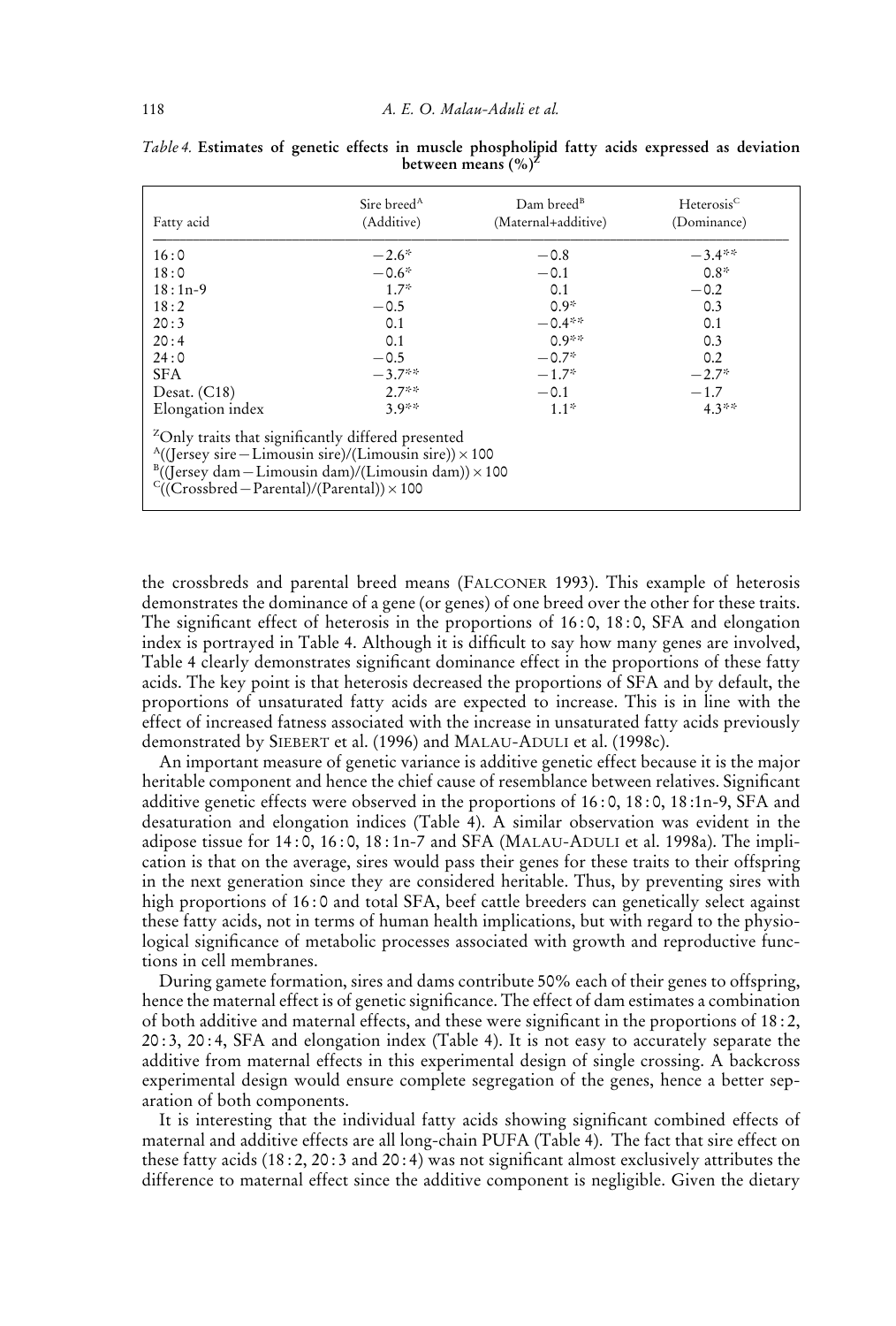origin of 18 : 2 which in turn serves as a metabolite for the synthesis of 20 : 4, the implication is that the mothering abilities between dams significantly differed. The key point is that proportions of PUFA in the muscle would have a low heritability since the contribution of additive genetic variance is negligible.

In conclusion, significant sex and breed variations were observed in fatty acids of muscle phospholipids at 9 months of age. Individual fatty acids 16 : 0, 18 : 0, 18 : 1n-9 and desaturation and elongation indices are likely to be heritable, whereas PUFAs 18:2, 20:3 and 20 : 4 are not. In addition, heterosis can be exploited as a tool for genetically lowering the proportion of 16 : 0 and total SFA. This may be of physiological significance in the phospholipids of cell membranes and metabolic processes associated with growth and reproductive functions.

## **Acknowledgements**

This study was funded by the J.S. Davies Bequest Fund to the University of Adelaide, the South Australian Cattle Compensation Trust Fund and the Australian Development Cooperation Scholarship from AusAID for A.E.O.M.-A.

#### **References**

ALASNIER, C.; GANDEMER, G., 1998: Meat Sci. *48*, 225.

- CRAMER, D. A.; HECKER, A. L.; CORNFORTH, D. P., 1973: Intramuscular fat deposition in cattle. In: Proc. Western Section, American Soc. Anim. Sci., Vol. 24, p. 95.
- CUNDIFF, L. V.; DIKEMAN, M. E.; KOCH, R. M.; CROUSE, J. D.; GREGORY, K. E., 1988: Breeding for Lean Beef. Beef Research Progress Report No. 3, USDA, pp. 3–7.
- DELAND, M. P. B.; MALAU-ADULI, A. E. O.; SIEBERT, B. D.; BOTTEMA, C. D. K.; PITCHFORD, W. S., 1998: Sex and breed differences in the fatty acid composition of muscle phospholipids in crossbred cattle. In: Proc. 6th World Congress Genetics Applied to Livestock Production, Vol. 25, p. 185.
- FALCONER, D. S., 1993: Introduction to Quantitative Genetics, 3rd edn. Longman Scientific and Technical, Harlow, UK. 438 pp.
- FISCHER, S., 1989: Adv. in Lipid Res. *23*, 169.
- GUNSTONE, F. D.; HARWOOD, J. L.; PADLEY, F. B., 1986: The Lipid Handbook. Chapman and Hall, London. 525 pp.
- HORNSTEIN, P. E.; CROWE, P. F.; HEIMBERG, M. J., 1961: J. Food Sci. *26*, 581.
- HUERTA-LEIDENZ, N. O.; CROSS, H. R.; SAVELL, J. W.; LUNT, D. K.; BAKER, J. F.; SMITH, S. B., 1996: J. Anim. Sci. *74*, 1256.
- LARICK, D. K.; TURNER, B. E.; KOCH, R. M.; CROUSE, J. D., 1989: J. Food Sci. *54*, 521.
- MALAU-ADULI, A. E. O.; SIEBERT, B. D.; PITCHFORD, W. S.; BOTTEMA, C. D. K., 1995: Proc. Aust. Assoc. Anim. Breed. Genet. *11*, 554.
- MALAU-ADULI, A. E. O.; SIEBERT, B. D.; BOTTEMA, C. D. K.; PITCHFORD, W. S., 1996: Genetic comparison of the fatty acid composition of intramuscular and adipose tissue lipids from early and late maturing beef cattle. In: Proc. Asian–Australasian Association of Animal Production, Tokyo, Japan, Vol. 2, p. 32.
- MALAU-ADULI, A. E. O.; SIEBERT, B. D.; BOTTEMA, C. D. K.; PITCHFORD, W. S., 1997a: Aust. J. Agric. Res. *48*, 715.
- MALAU-ADULI, A. E. O.; SIEBERT, B. D.; BOTTEMA, C. D. K.; PITCHFORD, W. S., 1997b: Genotype and site differences in the fatty acid composition of muscle phospholipids in cattle. In: Proc. Association for the Advancement of Animal Breeding and Genetics, Dubbo, Australia, Vol. 12, p. 580.
- MALAU-ADULI, A. E. O.; SIEBERT, B. D.; BOTTEMA, C. D. K.; PITCHFORD, W. S., 1998a: Mode of inheritance of triacylglycerol fatty acids in beef adipose tissue. In: Proc. American Society of Animal Science/American Dairy Science Joint Meeting, Denver, Colorado (J. Anim. Sci. *76*, Suppl. 1 Abstracts).
- MALAU-ADULI, A. E. O.; SIEBERT, B. D.; BOTTEMA, C. D. K.; PITCHFORD, W. S., 1998b: J. Anim. Sci. *76*, 766.
- MALAU-ADULI, A. E. O.; SIEBERT, B. D.; BOTTEMA, C. D. K.; PITCHFORD, W. S., 1998c: Genetic and